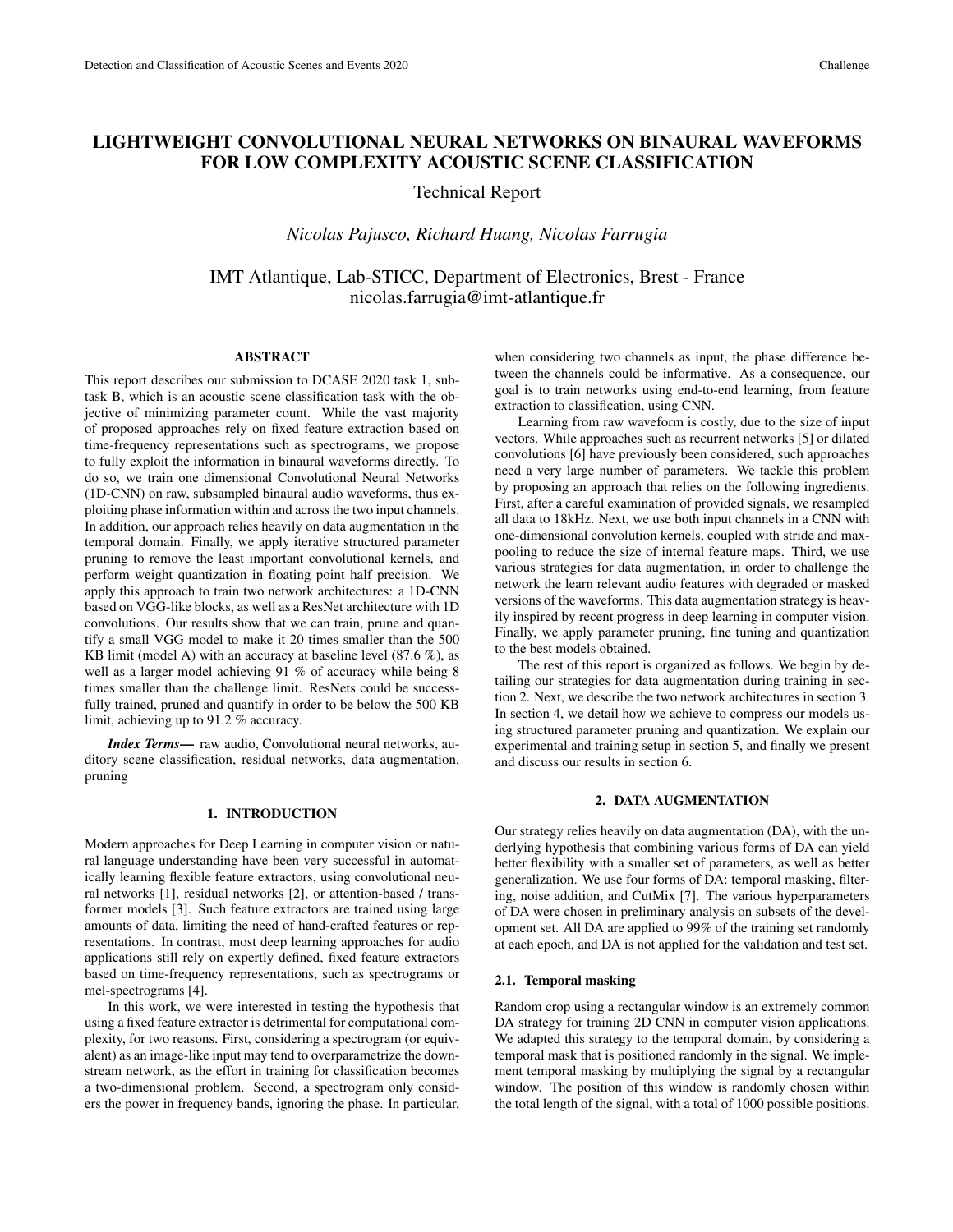The window length is randomly chosen according to a Gaussian distribution, with an average of four seconds and a standard deviation of one second. Importantly, the resulting signal after temporal masking is still 10 seconds long, which enables us to train and validate the network with the full signal length.

### 2.2. Filtering

We perform DA using filtering in order to augment the variety of the frequency content in the training set, thus challenging the network training to extract the most relevant frequency features when degrading the frequency content of the dataset. As a consequence, we apply eight finite impulse response filter (FIR): three low pass filters, three high pass and two band pass filters. These filters are applied after the temporal masking (if present) on the 10 second long signal. The cut-off frequencies of the low pass and high pass filter are respectively 300, 1000 and 2000 Hz. Two band pass filters are used : one with a bandwidth of 1200 to 3400 Hz, and one with a bandwidth of 340 to 3400 Hz.

## 2.3. Additive noise

The third DA strategy is to add white Gaussian noise into the signal. The signal to noise ratio is randomly chosen between 6 and 32 dB, by steps of 1 dB. Noise is added in the signal after temporal masking and filtering.

## 2.4. CutMix

CutMix [7] has been previously introduced as a very efficient DA strategy for training CNNs for computer vision task. The general idea of CutMix is to produce a new sample by concatenating two segments belonging to two different categories, and set the target by weighting according to lengths of each segment. The operation is defined in [7] as :

$$
\tilde{x} = \mathbf{M} \odot x_A + (\mathbf{1} - \mathbf{M}) \odot x_B \n\tilde{y} = \lambda y_A + (1 - \lambda) y_B
$$
\n(1)

where  $x_A$  and  $x_B$  are two examples from the original training set,  $\mathbf{M} \in \{0,1\}$  denotes a binary mask,  $\odot$  is the element-wise multiplication,  $\lambda$  is sampled from a Beta distribution Beta $(\alpha, \alpha)$  with  $\alpha = 1$ ,  $\tilde{x}$  is the input new signal and  $\tilde{y}$  is the new target. Note that  $\lambda$  directly corresponds to the proportion of ones in M, as  $\lambda$  controls how much example  $x_A$  is "mixed" in  $\tilde{x}$ .

# 3. NETWORK ARCHITECTURE

In this section, we present the network architectures that we submit to the challenge. These architectures are based on popular CNN, namely VGG [1], and ResNet [2]. We adapt these architectures for raw binaural waveforms.

#### 3.1. VGG

The first architecture is a one dimensional small standard CNN (models A and B in table 1 and figure 1) composed of successive blocks, each including a sequence of a convolution, Batch norm, Restricted Linear Unit activation (ReLu), and Max Pooling. These blocks are similar to the ones found in networks such as VGG [1]. The particularities of this architecture are (1) the two input channels to deal with binaural sound, (2) one-dimensional operators such as

1D convolutions, 1D max pooling and 1D average pool. We propose two networks, detailed in figure 1.

# 3.2. ResNet

The second architecture we use is ResNet (models C and D in table 1). ResNet [2] is a very efficient architecture that enables to train very deep neural networks, which have established the state of art result in many computer vision tasks. The proposed 1d-ResNet is based on a basic block described in figure 2, including a shortcut that uses a 1x1 convolution, and convolutions with 3x1 kernels. The architecture that we present here is composed of a first convolutional layer (2 input channels Conv1d, 32 output channels, kernel of size 64, stride of 4) followed by three modules. Each module is made of respectively 3, 4 and 3 basic blocks for model C, and 3,3,3 basic blocks for model D. Convolutions within each module are composed of respectively 32, 64 and 128 feature maps. Note that no max pooling is used in ResNet, and strides of 4 are used in the first convolution of each group of basic block. Average pooling is performed before the final fully connected layer.

#### 4. MODEL COMPRESSION

#### 4.1. Structured Pruning

Pruning of network parameters is a common technique used to decrease the number of non-zero parameters. We perform structured pruning, i.e. the parameters of whole convolution kernels are set to zero. The importance of convolution kernels is estimated using the L1 norm of its parameters, and the least important kernels are set to zero. Previous studies have shown that structured pruning can lead to high compression rates while keeping good performance on standard computer vision tasks [9, 10]. After the initial training of the model (see section 5.2), we perform pruning using an iterative approach based on fine-tuning (similar to [9]), as follows :

- 1. Ranking of convolution kernels' importance using the L1 norm.
- 2. Pruning of the least important ones by setting the corresponding parameters to zero (we used both 10 % and 20 % in our experiments).
- 3. Fine tuning of the pruned model on the training set dataset, with DA identical to initial training. We fix a relatively low learning rate (1e-5) and train the model using early stopping on validation set (see section 5.2).
- 4. Repeat from 1 until a stopping criterion is reached.

We use different stopping criterion for pruning : prune while the total number of nonzero parameters is above the challenge allowed maximum (model D), minimize parameter count while keeping an accuracy above the DCASE baseline of 87.3% (model A and C), or minimize parameter count while keeping an accuracy close to the full model (model B).

#### 4.2. Quantization

After having performed training, pruning and fine-tuning iterations, our final step is the quantization of all model parameters. We quantize all inputs and parameters to floating point half precision, which uses 16 bits for each data. This level of precision enables to keep very similar test accuracy when compared with the full precision model, even slightly increasing the accuracy in some cases.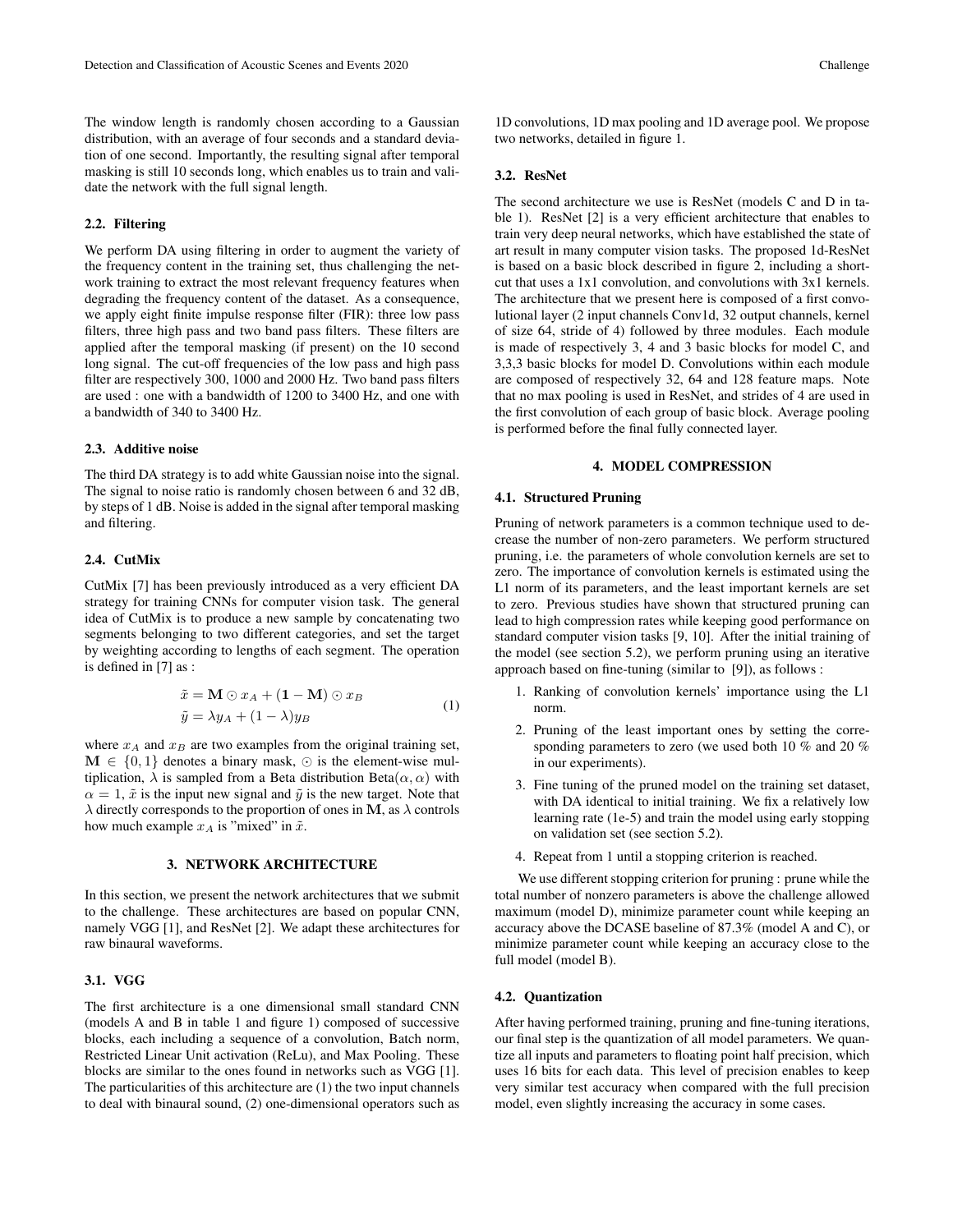

Figure 1: Two simple 1-dimensional CNN on raw waveform. Panel a corresponds to Model A and Panel b corresponds to model B. For Conv1d modules, the numbers correspond respectively to input feature maps, output feature maps, and kernel size. For the Linear module, numbers correspond to number of inputs, number of outputs.



Figure 2: ResNet Block (figure adapted from [8]).

# 5. EXPERIMENTS

#### 5.1. Datasets

The dataset for this task is based on TAU Urban Acoustic Scenes 2020 3Class [11]. All samples were recorded from the same device in different sites (shopping mall, metro, bus, ...). There are three possible acoustic scene categories : transportation, indoor and outdoor. Each audio sample are 10 second long, binaural, sampled at 48 kHz in 24 bits precision.

An extensive inspection of frequency content and frequency coherence of the development set has indicated that most of the signal energy is below 9000 Hz. Therefore, we resample all audio to 18 kHz in 16 bits precision, using the Fourier method ("resample" function in SciPy [12]). We generate a validation set using 20% of the available training data, and use the remaining 80% as training set.

#### 5.2. Training protocol

All models are trained using an Adam optimizer with a starting learning rate of 0.001 and a batch size of 64. We use a scheduler to divide the learning rate by 2 when the loss on the validation set does not improve during five epochs. The model with the best accuracy on the validation set is kept and tested on the test set. DA is used on the training data only. Model C and D are trained using only CutMix, while Model A and B are trained using Temporal masking, filtering and additive noise. For all models, the training protocol is perfomed in the following sequence:

- Training until early stopping as indicated by validation set performance,
- Iterative structured pruning on parameters and fine tuning, as described in section 4,
- Quantization to floating point half precision, and final evaluation on the test set.